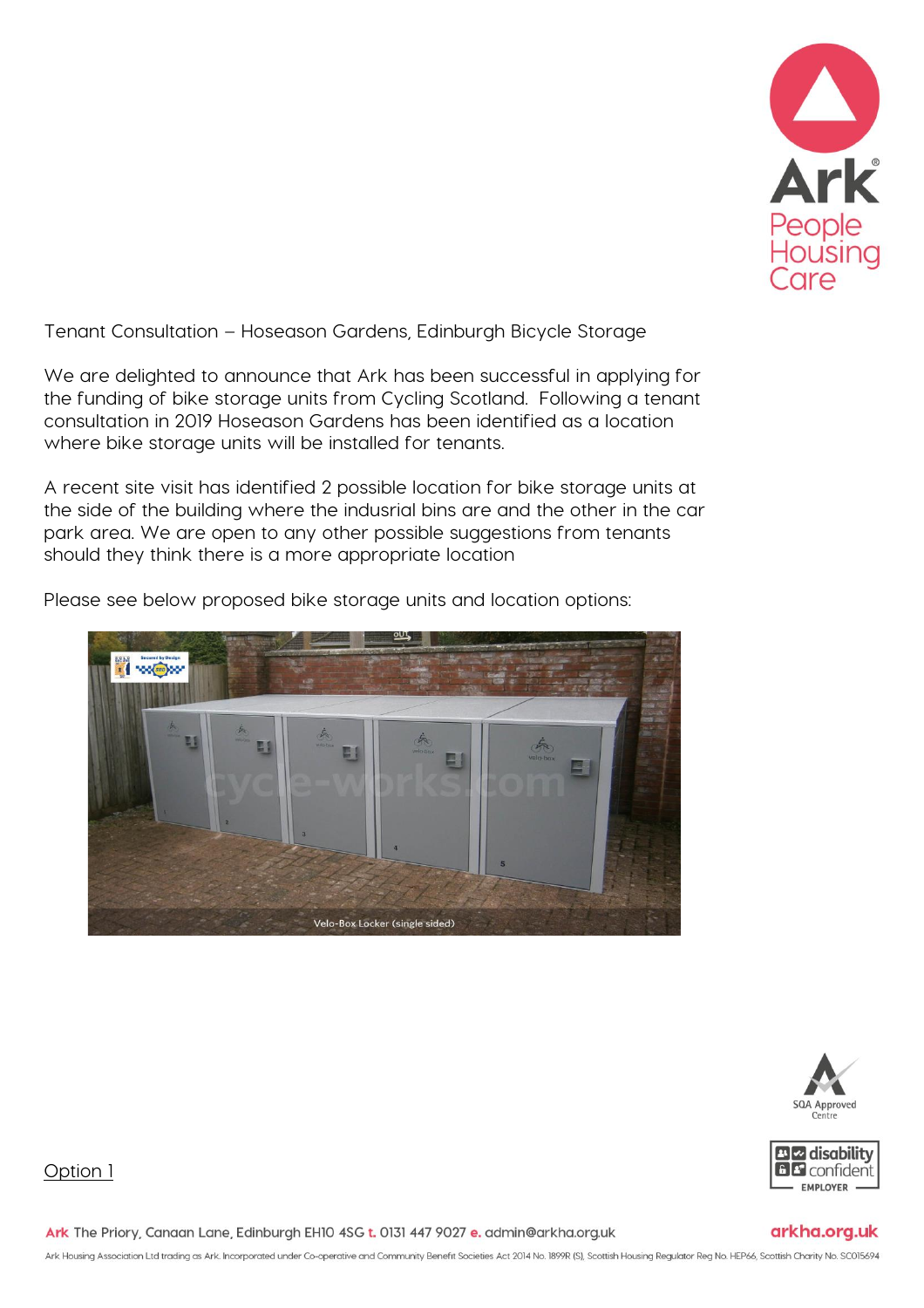



- We have received permission from The City of Edinburgh Council to move the bins from this current location to the car park at the other side of the building – we hope that by moving these bins this could also prevent fly tipping.
- Bike store will be installed and fenced in and additional fencing to create a defined path into the back communal garden
- 2 car parking spaces will be created at this side of the building
- 3 parking spaces will remain in the car park at the other side of the building

Option 2



- Bike store would be installed at the bottom of the car park
- Sand bag holder will be moved to another location
- Yellow bin will be moved to the side
- 1 car parking space may be lost
- Bike store will be fenced in
- Additional lighting will be attached to fencing to provide light in car park





## arkha.org.uk

Ark The Priory, Canaan Lane, Edinburgh EH10 4SG t. 0131 447 9027 e. admin@arkha.org.uk

Ark Housing Association Ltd trading as Ark. Incorporated under Co-operative and Community Benefit Societies Act 2014 No. 1899R (S), Scottish Housing Regulator Reg No. HEP66, Scottish Charity No. SCO15694